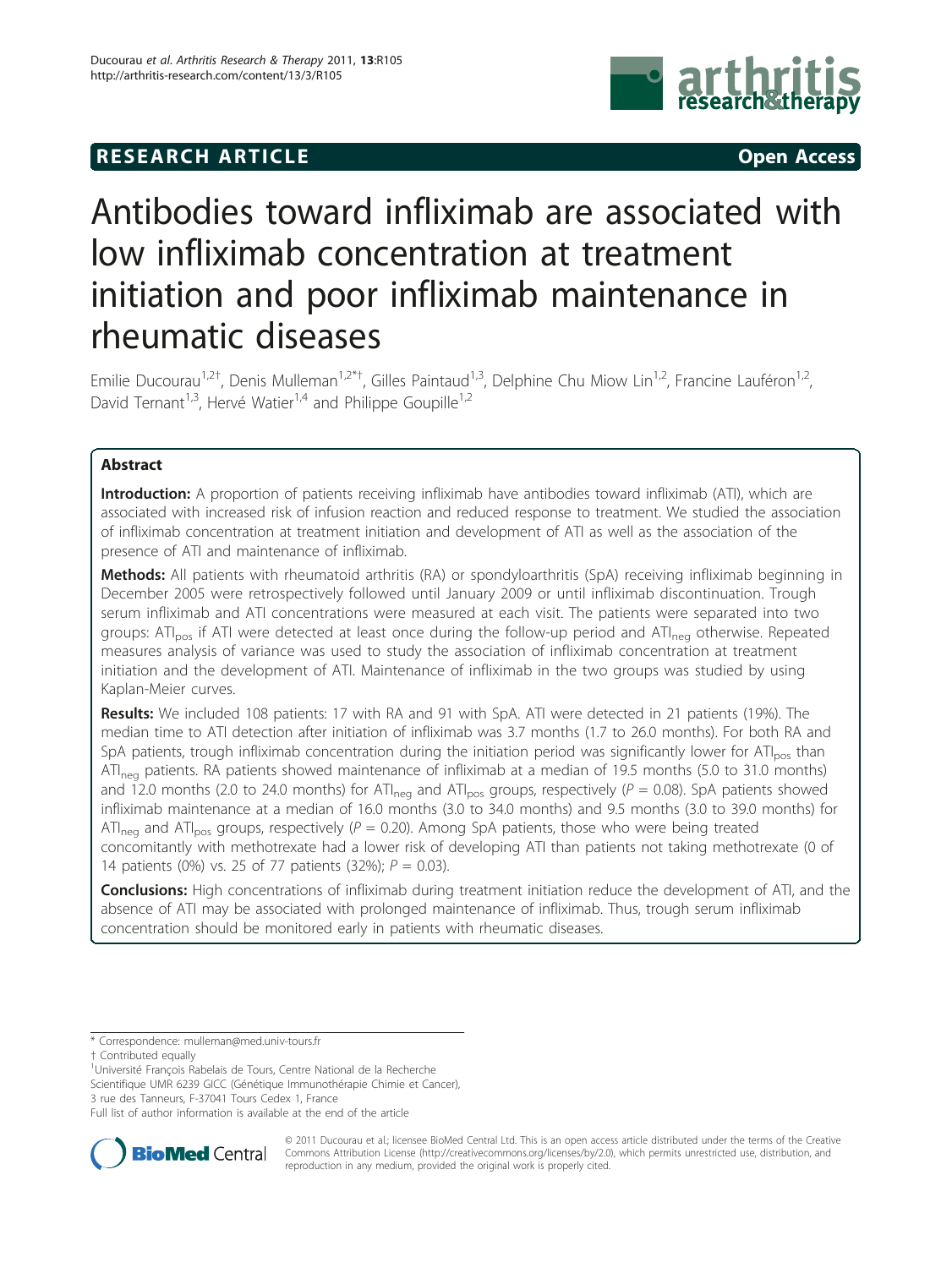## Introduction

Infliximab, a chimeric mAb targeting  $TNF\alpha$ , is used to treat rheumatoid arthritis (RA), spondyloarthritis (SpA) and inflammatory bowel diseases. Its efficacy and safety have been evaluated in selected patients in pivotal clinical trials [\[1](#page-6-0)-[3\]](#page-6-0), but predictive factors regarding its maintenance in the postmarketing clinical setting have not been reported. Because of its immunogenicity, infliximab is responsible for the development of antibodies toward infliximab (ATI), which is associated with increased risk of treatment failure. In RA, the development of ATI is inversely proportional to the dosage of infliximab [[1\]](#page-6-0), and low trough serum infliximab concentration 1.5 months after initiation is associated with the development of ATI [[4\]](#page-6-0). Moreover, ATI are associated with increased risk of infusion reactions and decreased response to infliximab [[4](#page-6-0),[5\]](#page-6-0). Trough serum infliximab concentration has been measured in SpA in only two studies. De Vries et al. [[6\]](#page-6-0) found that treatment failure is associated with low serum concentration and that the development of ATI is associated with undetectable trough infliximab concentration, reduced response to treatment and increased risk of infusion reactions. In contrast, Krzysiek et al. [\[7](#page-6-0)] did not find any association of trough infliximab concentration and response to treatment. Therefore, the relationships among infliximab concentration, development of ATI and response to treatment are less clear in SpA than in RA. Moreover, no study has focused on the temporal relationship between trough infliximab concentration and development of ATI.

We studied the association of trough serum infliximab concentration measured at treatment initiation and the development of ATI in a retrospective cohort with inflammatory rheumatic diseases. We also studied the association of ATI, infusion-related reactions and maintenance of infliximab.

## Materials and methods

#### Patients

Patients with RA and patients with SpA whose infliximab treatment was started between December 2005 and January 2009 or until infliximab discontinuation were retrospectively included. Demographic characteristics, mean disease duration and concomitant treatment with methotrexate (MTX) or prednisone were recorded before infliximab initiation. RA patients received 3 mg/ kg infliximab intravenously (rounded in the 100-mg vial) at weeks 0, 2, 6 and 14 and every 8 weeks thereafter, and SpA patients received 5 mg/kg infliximab (rounded in the 100-mg vial) at weeks 0, 2, 6 and 12 and every 6 weeks thereafter. The time and circumstances of discontinuation were recorded. The treatment protocol was in accordance with the guidelines of the French Society of Rheumatology for the use of infliximab [[8](#page-6-0),[9](#page-6-0)]. Ethical approval and informed consent were not sought in this retrospective analysis of routine patients, which is in accordance with institutional guidelines.

#### Clinical measurements

Before proceeding with the first infusion (baseline) and at each subsequent infusion, patients were asked about any adverse events since the previous visit and underwent a physical examination and urine analysis to rule out any concomitant infection. At each visit, the Disease Activity Score in 28 joints was measured for RA patients and the Bath Ankylosing Spondylitis Disease Activity Index (BASDAI) was used to assess disease activity in SpA patients. Blood samples were obtained 48 hours before each infusion for routine measurement of erythrocyte sedimentation rate (ESR) and C-reactive protein level (CRP).

## Infliximab serum and ATI concentrations

Serum samples were obtained just before each infusion for infliximab concentration measurement and ATI detection within the framework of routine therapeutic drug monitoring. The samples were not drawn specifically for this study, which was performed retrospectively. Infliximab concentrations were measured by ELISA as described previously [[10](#page-6-0)]. Serum concentration of ATI was measured by double-antigen ELISA on the basis of capture by infliximab-coated microplates and detection by peroxidase-conjugated infliximab [[11\]](#page-6-0). This assay was standardised by the use of a mouse mAb against human immunoglobulin G. The positive threshold of detection was 0.07 mg/L. Because of the interference of circulating infliximab, only sera with infliximab concentration < 2 mg/L were tested. Patients were separated into two groups: ATI<sub>pos</sub> if ATI were detected at least once during follow-up and  $ATI_{neg}$  otherwise.

#### Dose adjustment

Infliximab dose could be adapted after the fourth infusion. The decision to increase, decrease or discontinue infliximab took into account the disease activity assessment on the one hand and infliximab trough concentration on the other hand. The principle underlying this drug monitoring procedure was previously described [[12\]](#page-6-0).

#### Statistical analysis

Baseline characteristics of  $ATI_{pos}$  and  $ATI_{neg}$  groups were compared by using Student's *t*-test or a  $\chi^2$  test. Repeated measures analysis of variance was used to study the association of infliximab concentration during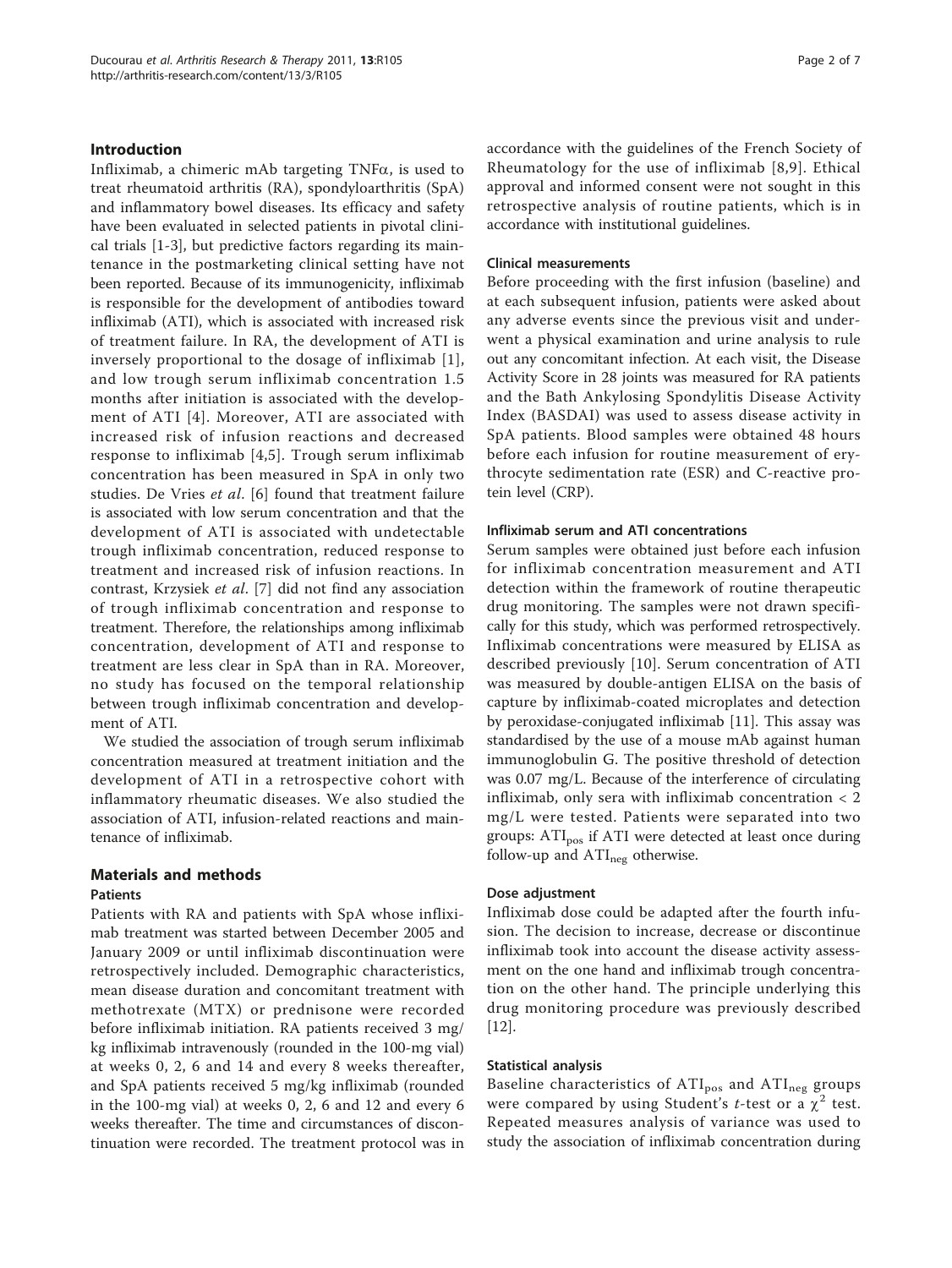treatment initiation and the development of ATI. Maintenance of infliximab was studied by using Kaplan-Meier curves, and groups were compared by using a logrank test. Statistical analysis involved use of R version 2.7.2 software [[13\]](#page-6-0).  $P < 0.05$  was considered statistically significant. Results are presented as medians (full ranges) unless otherwise stated.

### Results

#### Baseline characteristics of patients

We included 108 patients: 17 with RA and 91 with SpA. ATI, which were undetectable in all patients before the initiation of infliximab therapy, were detected in 21 patients (7 with RA and 14 with SpA) during follow-up. The proportion of  $ATI<sub>pos</sub>$  patients was higher among those with RA than in patients with SpA (41% vs. 15%, respectively;  $P = 0.03$ ). The baseline characteristics of the patients are given in Table 1. The ATI<sub>pos</sub> and ATI<sub>neg</sub> patients did not differ with regard to age, body mass index, concomitant treatment with prednisone or ESR or CRP level. For SpA patients, disease duration was longer, but not significantly so, for the  $ATI<sub>pos</sub>$  group than for the  $ATI<sub>neg</sub>$  group. Median time of ATI detection after initiation was 3.7 months (1.7 to 26.0 months). For RA patients, the infliximab dose was lower, but not significantly so, for the  $ATI<sub>pos</sub>$ patients than for the  $ATI_{neg}$  patients (Table 1 and Figure 1). For SpA patients, concomitant MTX treatment was lower for  $ATI_{pos}$  than for  $ATI_{neg}$  patients (0 (0%) of 14 vs. 25 (32%) of 77, respectively;  $P = 0.03$ ) (Tables 1 and 2).

## Association of initial infliximab concentration and development of ATI

Trough serum infliximab concentration during treatment initiation (weeks 2 to 14) was lower for  $ATI<sub>pos</sub>$  patients than for  $ATI_{neg}$  patients for both diseases, with the difference being significant as early as week 2 (Table [3](#page-3-0)

Table 1 Baseline characteristics of the patients<sup>a</sup>



negative for antibodies toward infliximab (ATI<sub>pos</sub> and ATI<sub>neg</sub>, respectively). Box plots show the medians and interquartile ranges, and the whisker plots represent the 95th percentiles. Two patients in the RA subgroup (open circles) received 5 mg/kg infliximab at initiation because they were initially suspected of having psoriatic arthritis. During follow-up, anticitrullinated protein antibodies were detected in both patients, which explains their placement in the RA subgroup. Two patients with SpA (open circles) received 3 mg/kg infliximab at initiation because they had a peripheral form of the disease and were therefore misclassified as having RA. ATI: antibodies toward infliximab; ATI<sub>pos</sub>: ATI detected at least once during follow-up; ATI<sub>neg</sub>: ATI not detected; RA: rheumatoid arthritis; SpA: spondyloarthritis.

Table 2 Development of ATI by MTX treatment in RA and SpA patients<sup>a</sup>

|                                                                                                           | $RA (n = 17)$ |  |       | SpA $(n = 91)$ |    |       |  |
|-----------------------------------------------------------------------------------------------------------|---------------|--|-------|----------------|----|-------|--|
| MTX treatment ATI <sub>pos</sub> ATI <sub>neg</sub> P value ATI <sub>pos</sub> ATI <sub>neg</sub> P value |               |  |       |                |    |       |  |
| MTX+                                                                                                      |               |  |       |                |    |       |  |
| MTX-                                                                                                      |               |  | - 0.8 | 14             | 52 | (103) |  |

<sup>a</sup>ATI: antibodies toward infliximab; ATI<sub>pos</sub>: ATI detected at least once during follow-up; ATI<sub>neg</sub>: ATI not detected; RA: rheumatoid arthritis; SpA: spondyloarthritis; MTX: methotrexate. Data represent number of patients in each category.

|                                    | $RA (n = 17)$                |                                     |         | SpA $(n = 91)$                      |                                     |         |  |
|------------------------------------|------------------------------|-------------------------------------|---------|-------------------------------------|-------------------------------------|---------|--|
| <b>Characteristics</b>             | ATI <sub>pos</sub> $(n = 7)$ | ATI <sub>neg</sub> ( <i>n</i> = 10) | P value | ATI <sub>pos</sub> ( <i>n</i> = 14) | ATI <sub>nea</sub> ( <i>n</i> = 77) | P value |  |
| Age, years                         | 49 (28 to 65)                | 47 (36 to 64)                       | 0.7     | 47 (36 to 73)                       | 44 (14 to 76)                       | 0.2     |  |
| Body mass index, kg/m <sup>2</sup> | 25.9 (20.2 to 34.8)          | 23.5 (16.4 to 34.6)                 | 0.5     | 24.8 (17.5 to 32.8)                 | 26.1 (15.8 to 45.8)                 | 0.1     |  |
| Disease duration, years            | $6.0$ (1 to 12)              | 10 (2 to 30)                        | 0.07    | 8.9 (0 to 24)                       | 5 (0 to 24)                         | 0.3     |  |
| Infliximab dose, mg/kg             | $3.0$ (2.8 to 3.7)           | $3.6$ (2.6 to 5.4)                  | 0.09    | 4.9 $(2.9 \text{ to } 5.7)$         | 5.0 (2.8 to 6.7)                    | 0.4     |  |
| Concomitant treatments             |                              |                                     |         |                                     |                                     |         |  |
| MTX, n (%)                         | 3(43)                        | 6(60)                               | 0.8     | 0(0)                                | 25(32)                              | 0.03    |  |
| Prednisone, n (%)                  | 4(57)                        | 8(80)                               | 0.6     | 2(14)                               | 12(16)                              | 0.8     |  |
| ESR, mm/hour                       | 14 (7 to 58)                 | 24 (2 to 114)                       | 0.5     | 8 (2 to 54)                         | 10 (1 to 89)                        | 0.6     |  |
| CRP, mq/L                          | 10 (3 to 81)                 | 16 (3 to 124)                       | 0.9     | 3 (1 to 72)                         | 5 (1 to 74)                         | 0.9     |  |

<sup>a</sup>ATI: antibodies toward infliximab; ATI<sub>pos</sub>: ATI detected at least once during follow-up; ATI<sub>neg</sub>: ATI not detected; RA: rheumatoid arthritis; SpA: spondyloarthritis; MTX: methotrexate; ESR: erythrocyte sedimentation rate; CRP: C-reactive protein. Results are given as medians (ranges) unless otherwise indicated.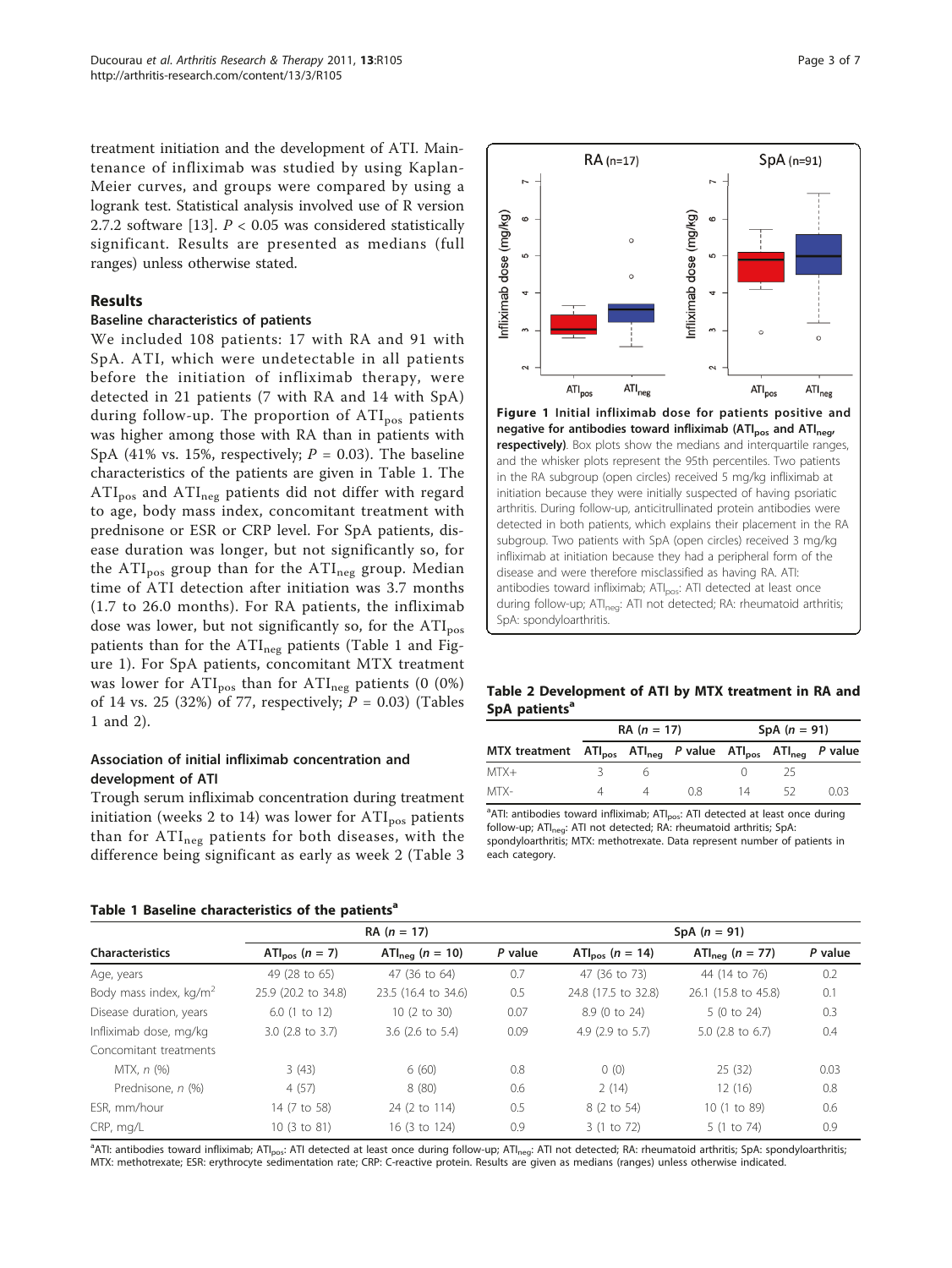<span id="page-3-0"></span>

and Figure 2). For 8 of the 21  $ATI<sub>pos</sub>$  patients, therapy was discontinued because of concomitant infection or surgery, and ATI developed after infliximab therapy was resumed.

## Association of ATI, infusion reactions and maintenance of infliximab

Among  $ATI<sub>pos</sub>$  patients, 11 (52%) had at least one infusion-related reaction, as compared with only 1 (1%) in the ATI<sub>neg</sub> group. The median interval between ATI detection and infusion-related reactions was 42 days (0 to 702 days). These infusion-related reactions were rashes, hyperthermia, chills, Quincke's oedema and tachycardia. Among the 11  $ATI<sub>pos</sub>$  patients who had a reaction to infusion, 4 required intravenous corticosteroids and intravenous antihistamines, and 2 required only oral antihistamines. One patient developed Guillain-Barré syndrome that partially improved after polyvalent immunoglobulin treatment. In four patients, no treatment was given.

Eighteen (86%) of the  $\text{ATI}_{\text{pos}}$  patients and forty-one (47%) of the  $ATI_{neg}$  patients discontinued infliximab during follow-up. Events leading to treatment withdrawal significantly differed between the two groups ( $P <$ 0.001). In half of the 18  $ATI<sub>pos</sub>$  patients, treatment was stopped because of infusion-related reactions, whereas in 31 (76%) of the 41  $ATI_{neg}$  patients treatment was stopped because of treatment failure (Table [4\)](#page-4-0). Infliximab was maintained longer, but not significantly so, in  $ATI_{neg}$  patients than in  $ATI_{pos}$  patients for both diseases (Figure [3](#page-4-0)).  $ATI_{neg}$  and  $ATI_{pos}$ patients with RA showed maintenance of infliximab at a median of 19.5 months (5.0 to 31.0 months) and 12.0 months (2.0 to 24.0 months), respectively ( $P =$ 0.08).  $ATI_{neg}$  and  $ATI_{pos}$  patients with SpA showed maintenance of infliximab at a median of 16.0 months (3.0 to 34.0 months) and 9.5 months (3.0 to 39.0 months), respectively  $(P = 0.20)$ .

## Association of trough infliximab concentration after treatment initiation and maintenance of infliximab

The association of maintenance of infliximab with infliximab concentration after treatment initiation is shown in Figure [4.](#page-5-0) RA patients whose trough infliximab concentration at week 14 was above the median (concentration  $> 3.2 \text{ mg/L}$  and above the first quartile (concentration  $> 0.05$  mg/L) showed longer infliximab maintenance than other patients, although not significantly so (logrank =  $0.06$  and  $0.2$  respectively). For SpA patients whose trough concentration at week 12 was above the median (concentration  $> 13.7$  mg/L), infliximab maintenance was no longer than that for other patients ( $logrank = 0.9$ ). However, infliximab maintenance was longer for SpA patients with trough concentrations above the first quartile (concentration  $> 6.5$  mg/ L; logrank = 0.05) than for other patients.

## **Discussion**

Our study demonstrates that low trough infliximab concentration during treatment initiation is predictive of immunisation against infliximab on the basis of the presence of ATI. Previous studies have reported an association of low infliximab concentration 1.5 months after initiation and the development of ATI [[4\]](#page-6-0). We found that more patients with than without ATI had a low

Table 3 Trough infliximab concentration (mg/L) during infliximab initiation for ATI<sub>pos</sub> and ATI<sub>neg</sub> patients with RA and SpA<sup>a</sup>

|                                  | $RA (n = 17)$                |                                     |         | SpA $(n = 91)$                      |                                     |         |  |
|----------------------------------|------------------------------|-------------------------------------|---------|-------------------------------------|-------------------------------------|---------|--|
| Time after infliximab initiation | ATI <sub>nos</sub> $(n = 7)$ | ATI <sub>neg</sub> ( <i>n</i> = 10) | P value | ATI <sub>pos</sub> ( <i>n</i> = 14) | ATI <sub>neg</sub> ( <i>n</i> = 77) | P value |  |
| Week 2                           | $7.7$ (2.8 to 16.9)          | 27.2 (7.1 to 41.9)                  | 0.002   | 25.0 (4.0 to 40.7)                  | 35.8 (14.3 to 57.2)                 | 0.003   |  |
| Week 6                           | $0.3$ (0 to 6.2)             | 15.4 (2.7 to 35.0)                  | 0.001   | 11.9 (0 to 24.2)                    | 29.5 (3.4 to 69.0)                  | < 0.001 |  |
| Weeks 12 and 14                  | 0(0 to 0.03)                 | 5.4 (0 to 21.9)                     | 0.01    | $1.6$ (0 to 13.5)                   | 15.8 (0.7 to 47.3)                  | < 0.001 |  |

<sup>a</sup>ATI: antibodies toward infliximab; ATI<sub>pos</sub>: ATI detected at least once during follow-up; ATI<sub>neg</sub>: ATI not detected; RA: rheumatoid arthritis; SpA: spondyloarthritis. Results are given as medians (ranges).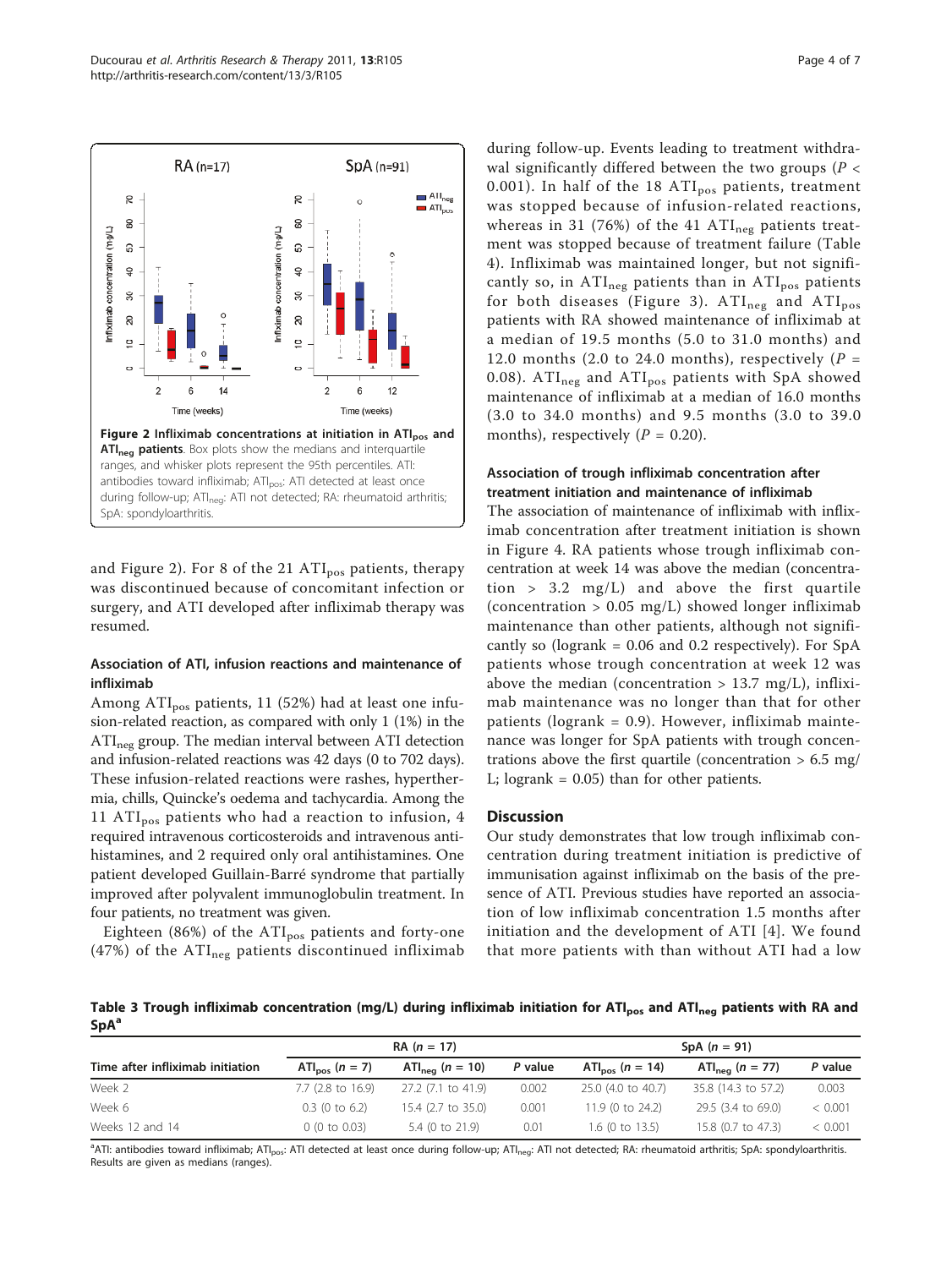<span id="page-4-0"></span>Table 4 Causes of infliximab discontinuation in ATI<sub>pos</sub> and  $ATI<sub>neq</sub>$  patients<sup>a</sup>

| Cause of discontinuation | ATI <sub>pos</sub> ( $n = 18$ ) | ATI <sub>neg</sub> ( <i>n</i> = 41) |  |
|--------------------------|---------------------------------|-------------------------------------|--|
| Treatment failure        |                                 |                                     |  |
| Primary failure          | 2(11%)                          | 23 (56%)                            |  |
| Secondary failure        | 3 (17%)                         | 8 (20%)                             |  |
| Infusion reactions       | $9(50\%)$                       | $1(2\%)$                            |  |
| Adverse events           | $1(5.5\%)$                      | 6 (15%)                             |  |
| Other                    | $1(5.5\%)$                      | 2(5%)                               |  |
| Lost to follow-up        | $2(11\%)$                       | (2%)                                |  |

<sup>a</sup>ATI: antibodies toward infliximab; ATI<sub>pos</sub>: ATI detected at least once during follow-up; ATI<sub>neg</sub>: ATI not detected. All data are number of patients  $(\%)$ .

infliximab concentration as early as two weeks after their first infusion. Furthermore, in some cases, the development of ATI occurred after a temporary discontinuation of infliximab. Under a certain threshold concentration of infliximab, during treatment initiation or even after a 'therapeutic holiday', patients may be at high risk of immunisation against infliximab. ATI are known to increase infliximab clearance, as previously reported in SpA and inflammatory bowel diseases, and could explain the nonresponse or loss of response in some cases [[14](#page-6-0),[15](#page-6-0)]. Our findings argue for early and continuous monitoring of serum concentrations of mAb in drugs such as infliximab. Further studies are needed to support this hypothesis before it can be applied in clinical practice.

As previously reported, development of ATI is associated with poor maintenance of infliximab [[5,6\]](#page-6-0). We found that ATI developed during follow-up in 41% of RA patients and 15% of SpA patients receiving infliximab. Our results are similar to those of previous studies reporting ATI in 43% of RA patients and 29% of SpA

patients in the first year of treatment [[5,6](#page-6-0)]. We found that immunisation against infliximab occurs early after treatment initiation, because we detected ATI in half of the  $ATI<sub>pos</sub>$  patients before a median of 3.7 months of treatment.

Immunogenicity of biopharmaceuticals is not restricted to chimeric mAb. In a large cohort study of RA patients treated with adalimumab, a fully human mAb also targeting TNF $\alpha$ , Bartelds *et al.* [\[16](#page-6-0)] reported that 76 (28%) of 272 patients developed antidrug antibodies (ADAs) after three years of treatment. In their study, ADAs were associated with a higher probability of treatment failure and drug discontinuation compared with ADA-negative patients. Immunisation appeared soon after treatment started: 67% of cases were detected during the first 28 weeks of therapy. The median time until detection of ATI in our study was 3.7 months, which is in good agreement with the results of the study by Bartelds et al. [\[16](#page-6-0)].

The development of ATI was also associated with increased risk of infusion reactions, as already reported [[4](#page-6-0)-[6\]](#page-6-0). In our experience, half of  $ATI<sub>pos</sub>$  patients experience such reactions, often soon after the detection of ATI, which leads to infliximab discontinuation.

Of note, because of drug intolerance, only 53% of our RA patients received MTX with infliximab. This situation may account for the rather high frequency of immunisation observed in our study. The role of MTX in preventing ATI formation in RA was suspected by Maini et al. [[1](#page-6-0)] and Bendtzen et al. [\[4\]](#page-6-0). In our study, ATI developed less often, although not significantly so, in RA patients receiving infliximab and MTX than in those receiving infliximab alone, but the small number of patients ( $n = 17$ ) prevents us from drawing any



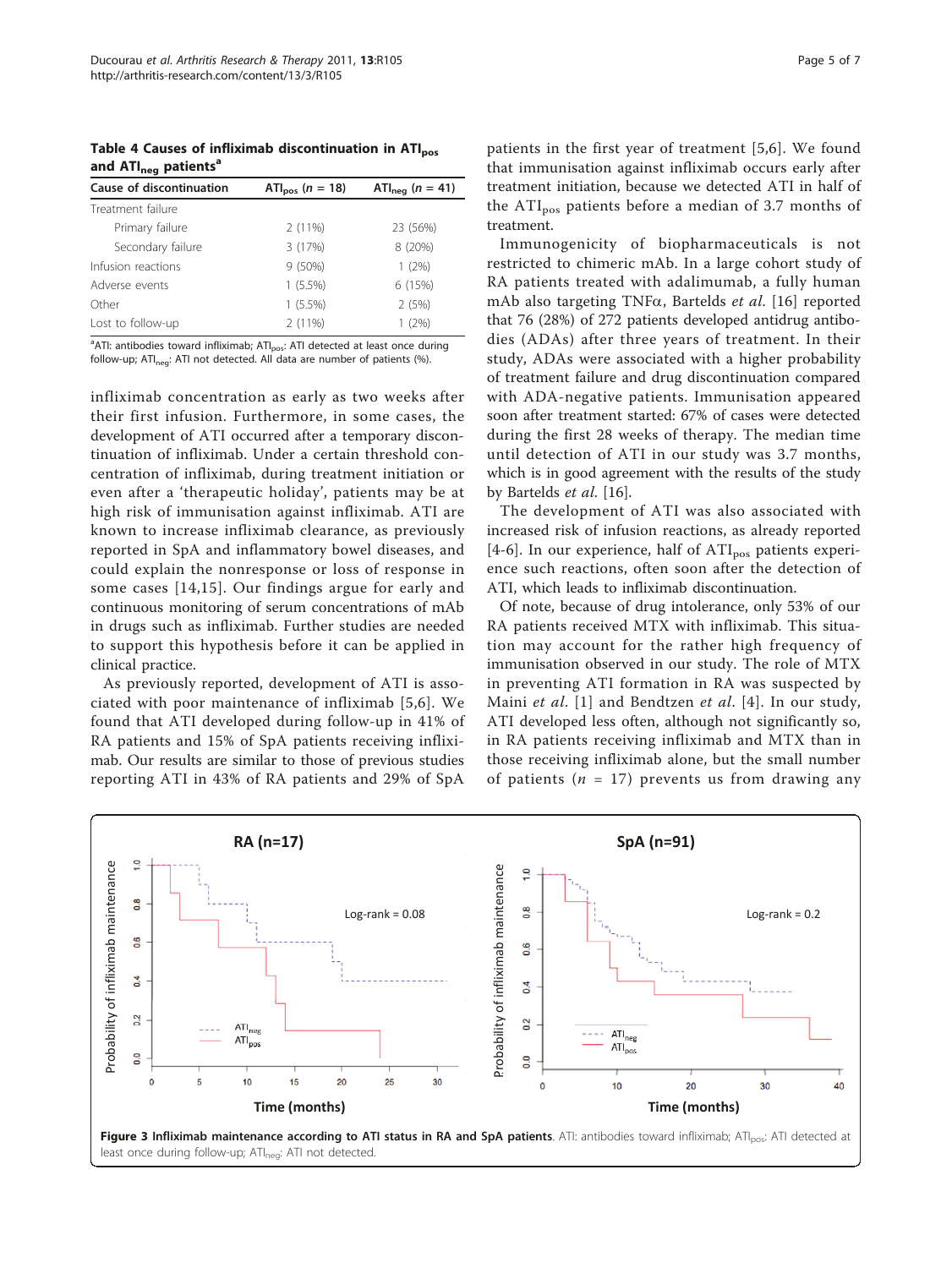<span id="page-5-0"></span>

definite conclusions. To our knowledge, the present study provides the first evidence of a significant association of the use of MTX and a reduced risk of ATI development in SpA. Breban et al. [[17](#page-6-0)] tested MTX in combination with infliximab in a subset of ankylosing spondylitis patients receiving treatment with infliximab by using an on-demand strategy. They showed a trend toward fewer reactions to infusions in the group receiving MTX as compared with the group not receiving MTX, although these results were not statistically significant. The fact that none of our SpA patients with MTX have developed ATI suggests that MTX is a credible factor in reducing immunisation and should be given in combination with mAb.

High trough infliximab concentrations measured at the end of treatment initiation (that is, before the fourth infusion) seem to predict infliximab maintenance in both RA and SpA. This result is in agreement with the findings of our previous reports and suggests that early monitoring and dosage adjustment of underexposed patients could improve long-term infliximab maintenance [[18](#page-6-0),[19](#page-6-0)].

#### Conclusion

In summary, almost 20% of patients with rheumatic diseases who received infliximab showed ATI during follow-up, half of them before four months after treatment initiation. High initial serum concentration of infliximab reduces the development of ATI, and absence of ATI seems to prolong maintenance of infliximab. Taken together, these findings argue for early monitoring of infliximab serum concentrations and should be confirmed in a prospective study.